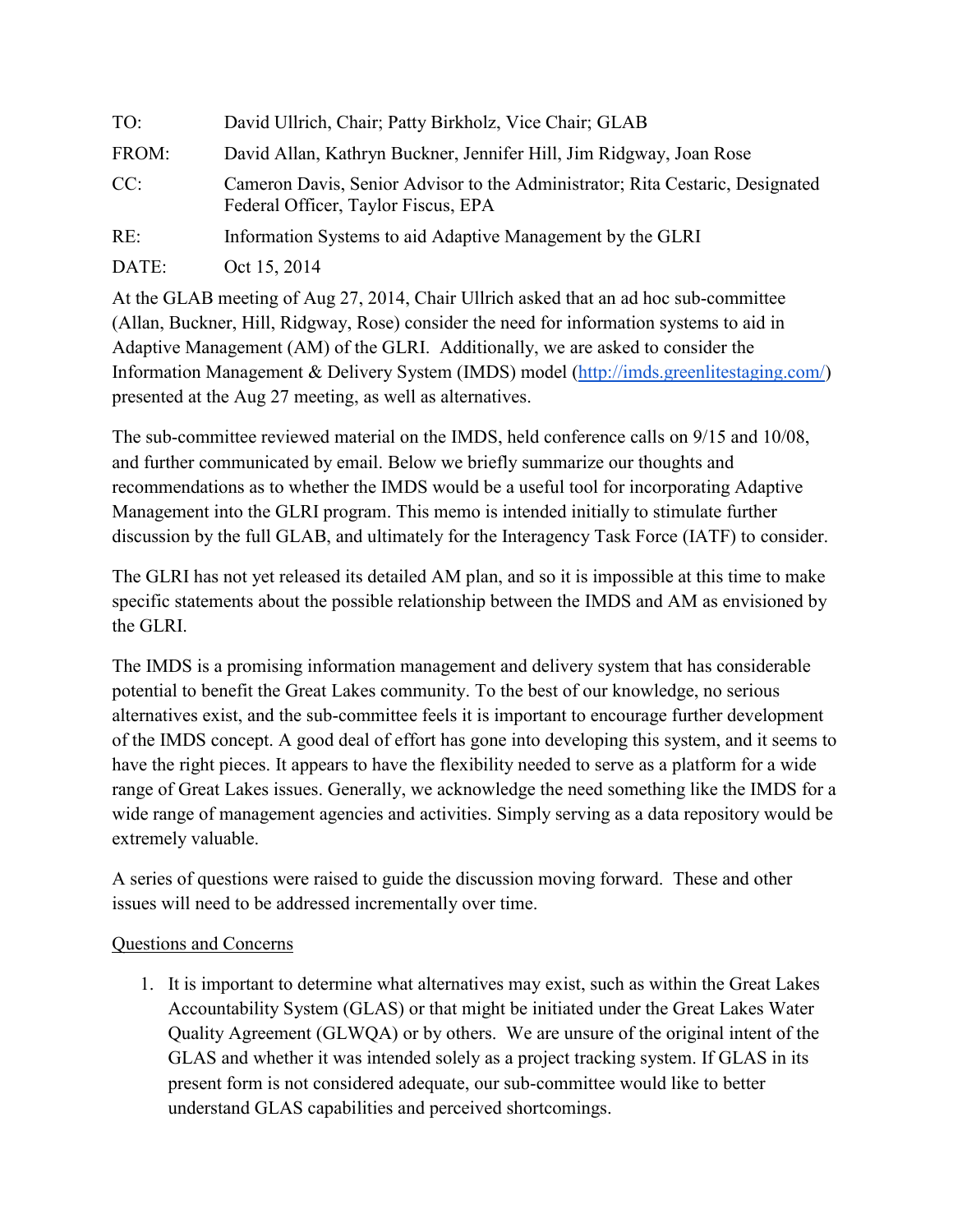- 2. Would all of the IATF support a single IMDS or alternative? Funding will be necessary for module development and data acquisition. If the 17 agencies of the IATF support the need for such a system, are they taking competing or supportive steps? If the IMDS is indeed the platform of choice, the IATF has a role in its development.
- 3. There are a number of issues related to the data required for the IMDS to be an effective AM tool, including what kinds of data are needed, who will provide the data, and how the data will be processed to inform management decisions. For example, will the IMDS capture only the metrics that quantify project outcomes, or will "raw" data and metadata behind project conclusions be captured? Will IMDS data be useful in the context of the various indicators that are being developed by SOLEC, the IJC and under the GLWQA? Will a single platform be adequate to address the wide range of problems in the Great Lakes, or will multiple platforms be needed? How will GLRI data be incorporated into the IMDS?
- 4. The content developers and content users of such a system are somewhat separate communities. Some process needs to be identified to assure that a collaborative working arrangement exists between developers and users.
- 5. Governance of the IMDS needs to be clarified early in the process. Staff to maintain the system should be identified. The technical oversight committee must have the expertise and experience to guide the scope and breadth of data input to any one GLRI/adaptive management module as well as the potential ecosystem management and funding decisions that are made based on the outputs of each module.

## Action Item Recommendations

- 1. The developers/managers of the GLAS should be invited to a future GLAB meeting to explain their system, their goals in developing their system, any shortcomings they have noted, and what additional steps they are considering.
- 2. Further discussion with the IMDS developers should be arranged to inform the GLAB about: 1) how the IMDS identifies, accesses, and incorporates data; and 2) how the IMDS developers envision governing the modules and the system as a whole.
- 3. The Subcommittee suggests an application be developed that agencies within the IATF can use to evaluate their current activities. A pilot project or test case could demonstrate how the IMDS might be applied to a specific problem or problems that fall within the GLRI focus areas.
- 4. Before committing to IMDS or any other system, it would be useful to consult with information management specialists to provide advice on technical issues. The Midwest Regional Climate Center might be an example to consider.
- 5. Additional presentations on AM in large, complex systems (Puget Sound, Everglades) would provide the GLAB with other models to consider (note, however, that the IMDS developers indicated they have done this homework). Specific interest lies in large scale